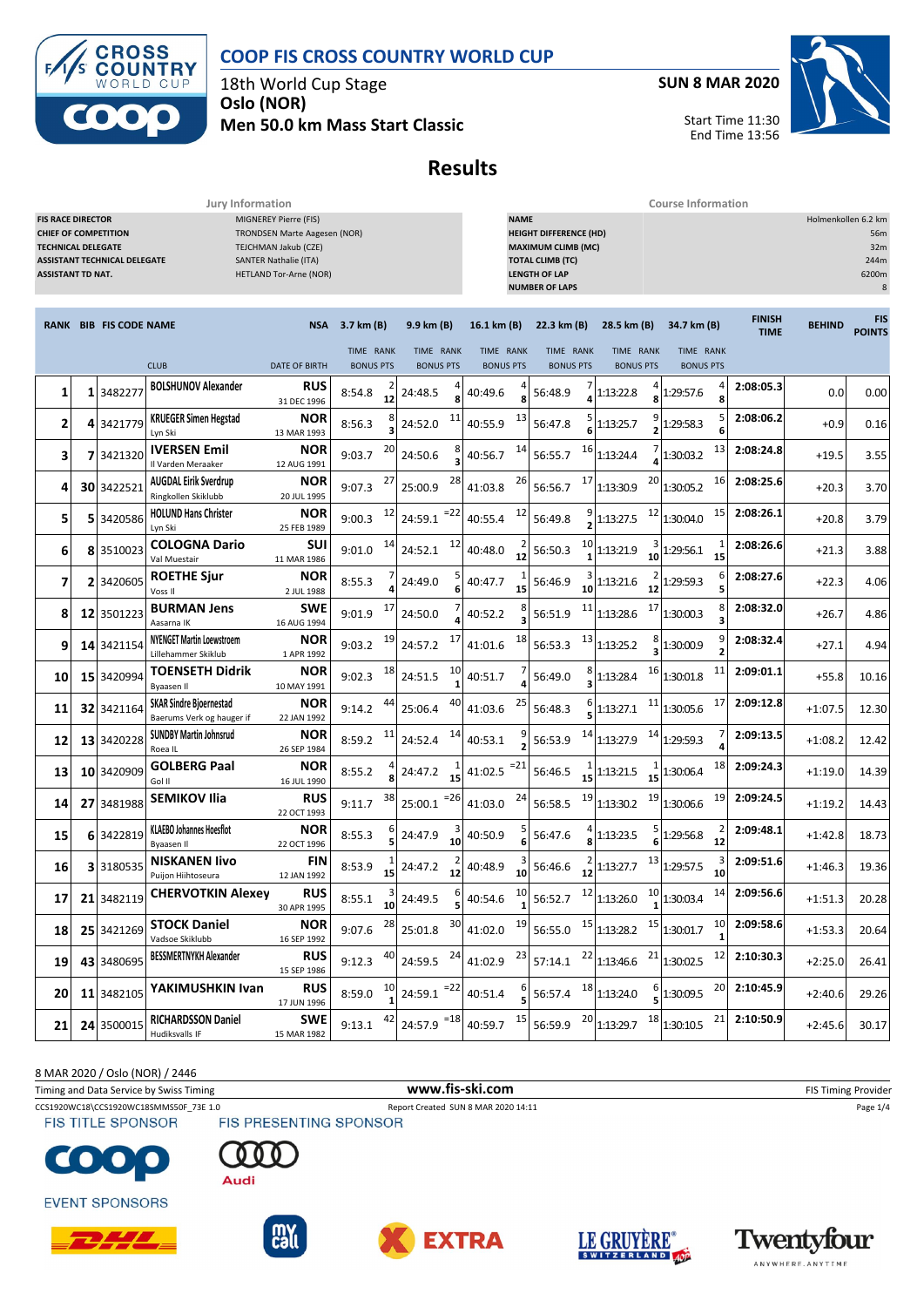



18th World Cup Stage **Oslo (NOR) Men 50.0 km Mass Start Classic** **SUN 8 MAR 2020**



Start Time 11:30 End Time 13:56

## **Results**

|    | RANK BIB FIS CODE NAME |                                                                | <b>NSA</b>                       | 3.7 km (B)                    |        | 9.9 km (B)                    | 16.1 km (B)                                 | 22.3 km (B)      |                               | 28.5 km (B)                                                                                                  | 34.7 km (B)                     | <b>FINISH</b><br><b>TIME</b> | <b>BEHIND</b>     | <b>FIS</b><br><b>POINTS</b> |
|----|------------------------|----------------------------------------------------------------|----------------------------------|-------------------------------|--------|-------------------------------|---------------------------------------------|------------------|-------------------------------|--------------------------------------------------------------------------------------------------------------|---------------------------------|------------------------------|-------------------|-----------------------------|
|    |                        | <b>CLUB</b>                                                    | <b>DATE OF BIRTH</b>             | TIME RANK<br><b>BONUS PTS</b> |        | TIME RANK<br><b>BONUS PTS</b> | TIME RANK<br><b>BONUS PTS</b>               |                  | TIME RANK<br><b>BONUS PTS</b> | TIME RANK<br><b>BONUS PTS</b>                                                                                | TIME RANK<br><b>BONUS PTS</b>   |                              |                   |                             |
| 22 | 20 3422613             | JENSSEN Jan Thoma:                                             | NOR                              | 9:07.8                        | 29     | 36<br>25:04.3                 | 29<br>41:05.7                               | 57:31.4          | 32                            | 1:14:18.9                                                                                                    | $28$ 1:31:09.3<br>25            | 2:11:32.3                    | $+3:27.0$         | 37.71                       |
| 23 | 29 3481755             | Hommelvik II<br><b>VOKUEV Ermil</b>                            | 1 APR 1996<br><b>RUS</b>         | 9:17.0                        | 50     | 43<br>25:07.8                 | 32<br>41:07.6                               | 57:28.9          | 28                            | 1:14:23.6                                                                                                    | 32 1:31:12.5<br>30              | 2:11:37.9                    | $+3:32.6$         | 38.73                       |
| 24 | 41 3501044             | <b>BRAENNMARK Vikto</b>                                        | 29 MAR 1992<br>SWE               | 9:09.1                        | 33     | 25<br>24:59.6                 | 17<br>41:00.7                               | 57:14.5          | 23                            | 1:14:06.9                                                                                                    | $23$ 1:30:58.5<br>24            | 2:11:42.5                    | $+3:37.2$         | 39.57                       |
| 25 | 18 3510342             | Piteaa Elit SK<br><b>BAUMANN Jonas</b>                         | 27 APR 1992<br>SUI               | 9:08.4                        | 31     | 20<br>24:58.3                 | $41:02.5$ <sup>=21</sup>                    | 57:14.7 $^{-24}$ |                               | 1:14:06.0                                                                                                    | 22 1:30:56.9<br>22              | 2:11:51.0                    | $+3:45.7$         | 41.11                       |
| 26 | 28 3422474             | Tambo Spluegen<br><b>BRUVOLL Ole Joergen</b>                   | 27 MAR 1990<br>NOR               | 9:08.0                        | 30     | 31<br>25:02.1                 | 11<br>40:54.9                               | 57:02.6          |                               | $21$ <sub>1:14:07.8</sub>                                                                                    | $24$ 1:31:11.9<br>29            | 2:12:32.2                    | $+4:26.9$         | 48.62                       |
| 27 | 55 3270010             | Lierne II<br><b>MALONEY WESTGAARD Thomas</b>                   | 7 APR 1995<br>IRL<br>10 OCT 1995 | 9:20.7                        | 53     | 35<br>25:03.4                 | $= 37$<br>41:12.4                           | 57:30.9          | 31                            | 30<br>1:14:20.2                                                                                              | 31<br>1:31:19.3                 | 2:12:33.2                    | $+4:27.9$         | 48.80                       |
| 28 | 19 3200356             | <b>DOBLER Jonas</b><br><b>SC Traunstein</b>                    | <b>GER</b><br>4 MAY 1991         | 9:04.7                        | 22     | $=18$<br>24:57.9              | 27<br>41:04.1                               | 57:15.5          | 27                            | 1:14:09.4                                                                                                    | $25$ 1:30:57.8<br>23            | 2:12:42.8                    | $+4:37.5$         | 50.55                       |
| 29 | 50 3501176             | <b>RUUS Marcus</b><br>AAsarna IK                               | <b>SWE</b><br>30 APR 1994        | 9:11.9                        | 39     | 33<br>25:03.1                 | 30<br>41:05.9                               | 57:14.7 $^{-24}$ |                               | 1:14:12.3                                                                                                    | $26$ <sub>1:31:10.0</sub><br>26 | 2:13:24.9                    | $+5:19.6$         | 58.22                       |
| 30 | 33 3290407             | <b>SALVADORI Giandomenico</b><br>GRUPPO SCIATORI FIAMME GIALLE | ITA<br>8 OCT 1992                | 9:10.6                        | 35     | 24:51.3                       | 41:02.1                                     | 20<br>57:15.4    | 26                            | 27<br>1:14:18.8                                                                                              | 28<br>1:31:11.0                 | 2:13:37.5                    | +5:32.2           | 60.52                       |
| 31 | 31 3150570             | <b>NOVAK Michal</b><br>Dukla Liberec                           | <b>CZE</b><br>26 OCT 1996        | 9:05.5                        | 23     | $= 26$<br>25:00.1             | 41:12.4 $^{-37}$                            | 57:38.8          | 34                            | 1:14:26.8                                                                                                    | $33$ 1:31:27.7<br>32            | 2:13:41.1                    | $+5:35.8$         | 61.17                       |
| 32 | 54 3482260             | <b>SOBAKAREV Andrey</b>                                        | RUS<br>20 DEC 1996               | 9:11.1                        | $= 36$ | 21<br>24:58.4                 | 16<br>40:59.8                               | 57:52.3          | 40                            | 1:15:00.7                                                                                                    | $34$ 1:32:06.9<br>35            | 2:13:45.1                    | $+5:39.8$         | 61.90                       |
| 33 | 48 3200072             | <b>KATZ Andreas</b><br>SV Baiersbronn                          | <b>GER</b><br>8 JAN 1988         | 9:00.5                        | 13     | 16<br>24:56.5                 | 33<br>41:09.5                               | 57:51.2          | 37                            | 1:15:05.5                                                                                                    | $38$ <sub>1:32:06.7</sub><br>34 | 2:13:57.1                    | $+5:51.8$         | 64.09                       |
| 34 | 34 3250038             | <b>EINARSSON Snorri Eythor</b><br>Ullur                        | ISL<br>21 FEB 1986               | $9:15.2$ <sup>=47</sup>       |        | 41<br>25:06.5                 | 34<br>41:10.5                               | 57:30.2          | 30                            | 1:14:21.1                                                                                                    | $31$ <sub>1:31:10.5</sub><br>27 | 2:14:13.7                    | $+6:08.4$         | 67.11                       |
| 35 | 22 3422619             | VALNES Erik<br>Bardufoss Og omegn if                           | <b>NOR</b><br>19 APR 1996        | 9:01.3                        | 15     | =38<br>25:05.9                | 41:13.7                                     | 40<br>58:29.3    | 42                            | 1:16:11.4                                                                                                    | 42 1:33:31.2<br>42              | 2:14:15.4                    | $+6:10.1$         | 67.42                       |
| 36 | 16 3200205             | <b>BOEGL Lucas</b><br>SC Gaissach                              | GER<br>14 JUN 1990               | 9:04.1                        | 21     | 15<br>24:55.4                 | 41:04.6                                     | 28<br>57:51.0    | $= 35$                        | 1:15:05.0                                                                                                    | $37$ 1:32:07.6<br>36            | 2:14:26.7                    | $+6:21.4$         | 69.48                       |
| 37 | 45 3180436             | <b>MIKKONEN Juho</b><br>Vuokatti Ski Team Kainuu               | <b>FIN</b><br>28 DEC 1990        | 9:12.4                        | 41     | 32<br>25:02.3                 | 41:11.6                                     | 36<br>57:53.7    | 41                            | 39<br>1:15:06.3                                                                                              | 37<br>1:32:08.0                 | 2:15:04.8                    | $+6:59.5$         | 76.42                       |
| 38 | 35 3501297             | <b>SANDSTROEM Bjoer</b><br>Piteaa Elit SK                      | <b>SWE</b><br>17 FEB 1995        | 9:11.1                        | =36    | $= 38$<br>25:05.9             | 35<br>41:11.2                               | 57:32.2          | 33                            | 29<br>1:14:19.6                                                                                              | 33<br>1:31:38.0                 | 2:15:05.8                    | $+7:00.5$         | 76.60                       |
| 39 | 51 3510479             | <b>RUEESCH Jason</b><br>Davos                                  | SUI<br>16 MAY 1994               | 9:08.9                        | 32     | 45<br>25:08.8                 | 41:37.3                                     | 59:02.5          | 44                            | 44<br>1:16:30.5                                                                                              | 43<br>1:33:31.8                 | 2:15:31.8                    | $+7:26.5$         | 81.34                       |
| 40 | 36 3290321             | <b>GARDENER Stefano</b><br>C.S. CARABINIERI SEZ. SCI           | ITA<br>11 OCT 1990               | 9:14.7                        | 46     | 37<br>25:04.7                 | 41:12.9                                     | 39<br>57:52.2    | 39                            | 1:15:04.1                                                                                                    | 39<br>36 1:32:23.8              | 2:16:15.2                    | $+8:09.9$         | 89.24                       |
| 41 | 47 3660065             | <b>SEMENOV Michail</b>                                         | <b>BLR</b><br>5 FEB 1986         | 9:10.5                        | 34     | 34<br>25:03.3                 | 31<br>41:06.9                               | 57:29.6          |                               | $29$ 1:15:01.7                                                                                               | 38<br>35 1:32:22.9              | 2:17:35.0                    | $+9:29.7$         | 103.78                      |
| 42 | 53 3150519             | <b>FELLNER Adam</b><br>Fenix Ski team jesenik                  | <b>CZE</b><br>10 AUG 1993        | 9:06.9                        |        |                               |                                             |                  |                               | $\frac{26}{25.01.4}$ $\frac{29}{41.14.4}$ $\frac{42}{57.51.7}$ $\frac{38}{1.15.19.2}$ $\frac{41}{1.32.53.2}$ |                                 | 40 2:18:09.8                 | $+10:04.5$ 110.12 |                             |
| 43 | 49 3150509             | <b>KNOP Petr</b><br>Dukla Liberec                              | <b>CZE</b><br>12 MAY 1994        | 8:57.1                        |        |                               |                                             |                  |                               | 25:09.9 $47$ 41:14.3 $41$ 57:51.0 $=$ 35 1.15:18.5 $40$ 1:33:19.7                                            | 41                              | 2:19:07.8                    | $+11:02.5$        | 120.68                      |
| 44 | 46 3290476             | <b>PANISI Gilberto</b><br>POLISPORTIVA TEAM BRIANZA A.S.D.     | <b>ITA</b><br>8 NOV 1994         | 9:01.8                        | 16     | 50<br>25:17.8                 | 42:45.7 $^{50}$ 1:00:06.9 $^{49}$ 1:17:19.6 |                  |                               |                                                                                                              | $47$ 1:35:02.8<br>47            | 2:19:26.4                    | +11:21.1 124.07   |                             |
| 45 | 42 3200331             | <b>WICK Thomas</b><br>SC Motor Zella-Mehlis                    | <b>GER</b><br>12 APR 1991        | 9:21.8                        | 54     | 53<br>25:48.6                 | 43:05.5                                     |                  |                               | $\begin{bmatrix} 52 \\ 1:00:34.5 \end{bmatrix}$ $\begin{bmatrix} 52 \\ 1:18:22.3 \end{bmatrix}$              | 136:18.9<br>49                  | 2:20:23.3                    | $+12:18.0$ 134.44 |                             |

8 MAR 2020 / Oslo (NOR) / 2446

Timing and Data Service by Swiss Timing **WWW.fis-Ski.com WWW.fis-Ski.com** FIS Timing Provider

CCS1920WC18\CCS1920WC18SMMS50F\_73E 1.0 Report Created SUN 8 MAR 2020 14:11 Page 2/4<br>FIS TITLE SPONSOR FIS PRESENTING SPONSOR



**EVENT SPONSORS** 













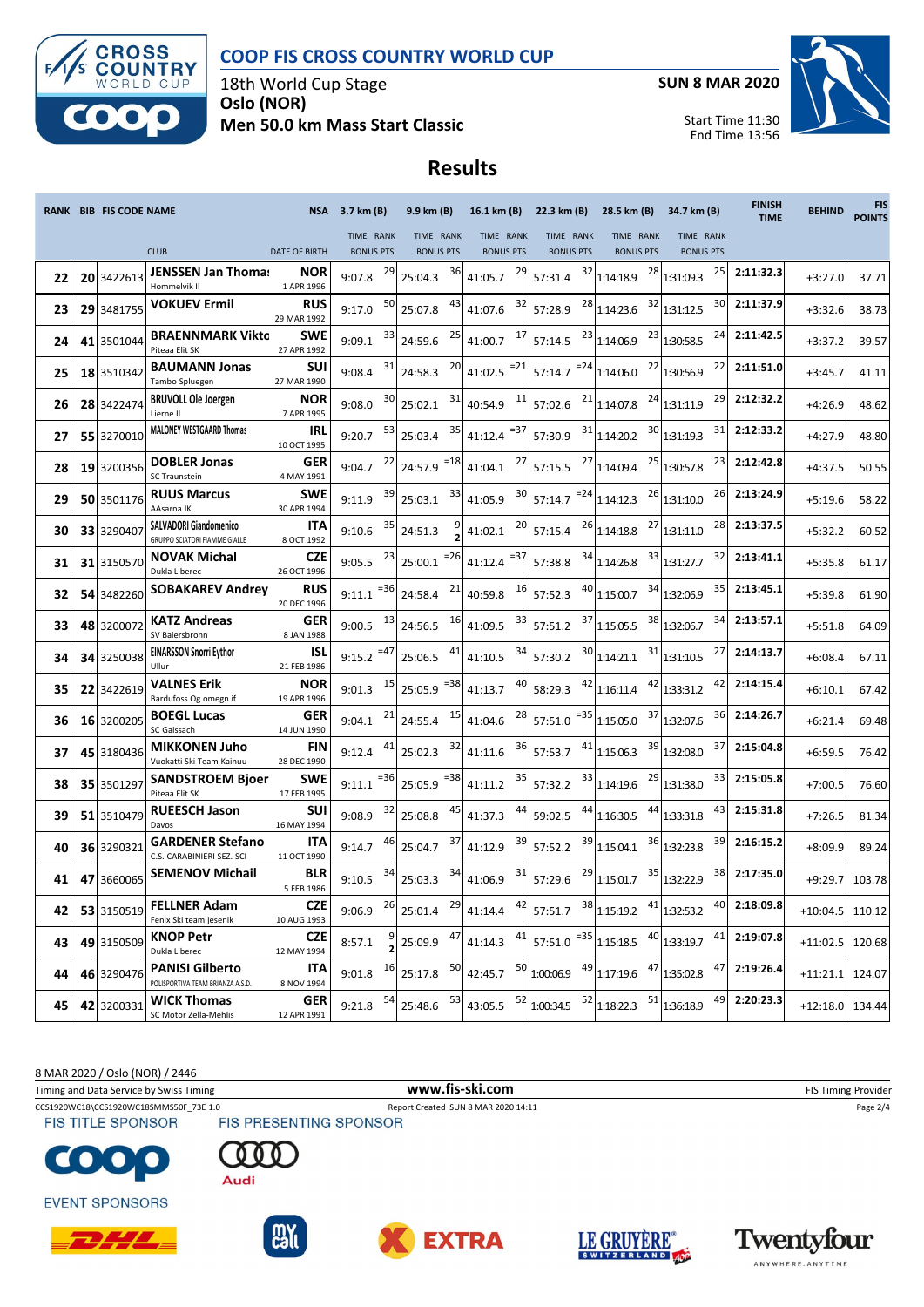



18th World Cup Stage **Oslo (NOR) Men 50.0 km Mass Start Classic** **SUN 8 MAR 2020**



Start Time 11:30 End Time 13:56

## **Results**

| <b>RANK</b> | <b>BIB FIS CODE NAME</b> |                                                          | <b>NSA</b>                | $3.7 \text{ km} (B)$ |       | 9.9 km(B)        |    | 16.1 km (B)      |    | 22.3 km (B)      |    | 28.5 km (B)      |    | 34.7 km (B)      |    | <b>FINISH</b><br><b>TIME</b> | <b>BEHIND</b>     | <b>FIS</b><br><b>POINTS</b> |
|-------------|--------------------------|----------------------------------------------------------|---------------------------|----------------------|-------|------------------|----|------------------|----|------------------|----|------------------|----|------------------|----|------------------------------|-------------------|-----------------------------|
|             |                          |                                                          |                           | TIME RANK            |       | TIME RANK        |    | TIME RANK        |    | TIME RANK        |    | <b>TIME RANK</b> |    | <b>TIME RANK</b> |    |                              |                   |                             |
|             |                          | <b>CLUB</b>                                              | <b>DATE OF BIRTH</b>      | <b>BONUS PTS</b>     |       | <b>BONUS PTS</b> |    | <b>BONUS PTS</b> |    | <b>BONUS PTS</b> |    | <b>BONUS PTS</b> |    | <b>BONUS PTS</b> |    |                              |                   |                             |
| 46          | 40 3500991               | <b>WESTBERG Karl-Johan</b><br>Boraas Sk                  | <b>SWE</b><br>9 DEC 1992  | 9:17.7               | 51    | 25:13.5          | 49 | 42:09.2          | 48 | 59:47.3          | 48 | 1:17:34.9        |    | 48 1:35:52.2     | 48 | 2:21:07.5                    | +13:02.2 142.49   |                             |
| 47          | 39 3530772               | <b>LUSTGARTEN Benjamin</b><br>Craftsbury Nordic Ski Club | <b>USA</b><br>17 APR 1992 | 9:15.2               | $=47$ | 25:12.8          | 48 | 42:12.0          | 49 | 59:34.0          | 47 | 1:17:13.7        |    | 46 1:34:58.5     | 46 | 2:21:25.4                    | +13:20.1 145.75   |                             |
| 48          | 52 3181007               | <b>VUORELA Markus</b><br>Jamin Janne                     | FIN<br>28 MAY 1996        | 8:55.2               |       | 25:21.0          | 51 | 42:46.4          | 51 | 1:00:28.6        | 50 | 1:18:21.6        |    | 50 1:36:19.8     | 50 | 2:22:37.9                    | +14:32.6 158.96   |                             |
| 49          | 56 3120063               | <b>SHANG Jincai</b>                                      | <b>CHN</b><br>10 OCT 1993 | 9:14.3               | 45    | 25:09.7          | 46 | 41:38.5          | 46 | 59:05.7          | 45 | 1:16:31.3        | 45 | 1:33:46.5        | 44 | 2:23:13.9                    | $+15:08.6$ 165.52 |                             |
| 50          | 38 3530711               | <b>MARTIN Adam</b><br>Craftsbury Nordic Ski Club         | <b>USA</b><br>26 OCT 1994 | 9:46.8               | 56    | 26:48.7          | 55 | 43:52.3          |    | 54 1:01:13.8     | 53 | 1:19:11.8        |    | 52 1:37:37.1     | 52 | 2:23:15.4                    | $+15:10.1$        | 165.79                      |
| 51          | 37 3290504               | <b>VENTURA Paolo</b><br>C.S. ESERCITO                    | <b>ITA</b><br>1 APR 1996  | 9:13.7               | 43    | 25:47.7          | 52 | 43:17.7          |    | 53 1:00:30.5     | 51 | 1:18:20.8        | 49 | 1:36:37.6        | 51 | 2:26:07.3                    | +18:02.0 197.10   |                             |

| Did not Finished |            |                                                            |                           |  |  |                                                |                                                                  |                                                                                                    |  |
|------------------|------------|------------------------------------------------------------|---------------------------|--|--|------------------------------------------------|------------------------------------------------------------------|----------------------------------------------------------------------------------------------------|--|
|                  | 17 3290379 | de FABIANI Francesc<br>C.S. ESERCITO                       | ITA<br>21 APR 1993        |  |  |                                                |                                                                  | 9:06.4 $^{25}$ 24:52.3 $^{13}$ 41:37.8 $^{45}$ 58:40.2 $^{43}$ 1:16:11.9 $^{43}$ 1:33:55.1 $^{45}$ |  |
|                  | 23 3530496 | <b>NORRIS David</b><br>AlaskaPacificUniversityNordicSk     | <b>USA</b><br>12 DEC 1990 |  |  | 9:05.7 $^{24}$ 25:07.2 $^{42}$ 42:08.5 $^{47}$ |                                                                  |                                                                                                    |  |
|                  | 26 3200376 | <b>NOTZ Florian</b><br>SZ Roemerstein                      | GER<br>24 APR 1992        |  |  |                                                | 9:15.8 $^{49}$ 25:07.9 $^{44}$ 41:28.7 $^{43}$ 59:14.3 $^{46}$   |                                                                                                    |  |
|                  | 44 3530814 | <b>TORCHIA lan</b><br><b>Stratton Mountain School</b>      | USA<br>8 MAR 1996         |  |  |                                                | 9:20.3 $^{52}$ 26:47.7 $^{54}$ 44:34.6 $^{55}$ 1:03:47.6 $^{54}$ |                                                                                                    |  |
|                  | 57 3120109 | <b>ENTEMAKE Maowulietibieke</b><br>China Military ski team | <b>CHN</b><br>19 NOV 1996 |  |  |                                                |                                                                  | 9:25.3 $^{55}$ 26:49.3 $^{56}$ 45:07.8 $^{56}$ 1:03:56.1 $^{55}$ 1:22:56.0 $^{53}$                 |  |

| Did not Start                        |                           |                                                              |  |  |  |  |  |  |  |  |  |
|--------------------------------------|---------------------------|--------------------------------------------------------------|--|--|--|--|--|--|--|--|--|
| 9 3481132 LARKOV Andrey              | <b>RUS</b><br>25 NOV 1989 |                                                              |  |  |  |  |  |  |  |  |  |
| <b>Jury Decision</b>                 |                           |                                                              |  |  |  |  |  |  |  |  |  |
| Verbal Warning - Technique violation |                           |                                                              |  |  |  |  |  |  |  |  |  |
| <b>KATZ Andreas</b>                  | <b>GER</b>                | ICR 343.8 - Using skating technique in classical competition |  |  |  |  |  |  |  |  |  |
| <b>MALONEY WESTGAARD Thomas</b>      | IRL                       | ICR 343.8 - Using skating technique in classical competition |  |  |  |  |  |  |  |  |  |
| <b>TOENSETH Didrik</b>               | <b>NOR</b>                | ICR 343.8 - Using skating technique in classical competition |  |  |  |  |  |  |  |  |  |

|                | <b>BOEGL Lucas</b>    | GER                 |                  |                | ICR 343.8 - Using skating technique in classical competition |            |                          |            |            |     |  |  |
|----------------|-----------------------|---------------------|------------------|----------------|--------------------------------------------------------------|------------|--------------------------|------------|------------|-----|--|--|
|                |                       |                     |                  |                |                                                              |            | <b>COMPETITORS / NSA</b> |            |            |     |  |  |
| <b>WEATHER</b> | <b>SNOW CONDITION</b> | <b>TEMPERATURES</b> |                  |                |                                                              |            |                          |            |            |     |  |  |
|                |                       | <b>AIR</b>          | SNOW             | <b>ENTRIES</b> | <b>RANKED</b>                                                | <b>DNS</b> | <b>DNF</b>               | <b>DSQ</b> | <b>DQB</b> | LAP |  |  |
| Light rain     | Wet                   | $3.0^\circ C$       | $-0.5^{\circ}$ C | 57/13          | 51/13                                                        | 1/1        | 5/4                      | 0/0        | 0/0        | 0/0 |  |  |

8 MAR 2020 / Oslo (NOR) / 2446

CCS1920WC18\CCS1920WC18SMMS50F\_73E 1.0 Report Created SUN 8 MAR 2020 14:11 Page 3/4<br>
FIS TITLE SPONSOR FIS PRESENTING SPONSOR Timing and Data Service by Swiss Timing **www.fis-ski.com www.fis-ski.com** FIS Timing Provider

**FIS TITLE SPONSOR** 







**EVENT SPONSORS**